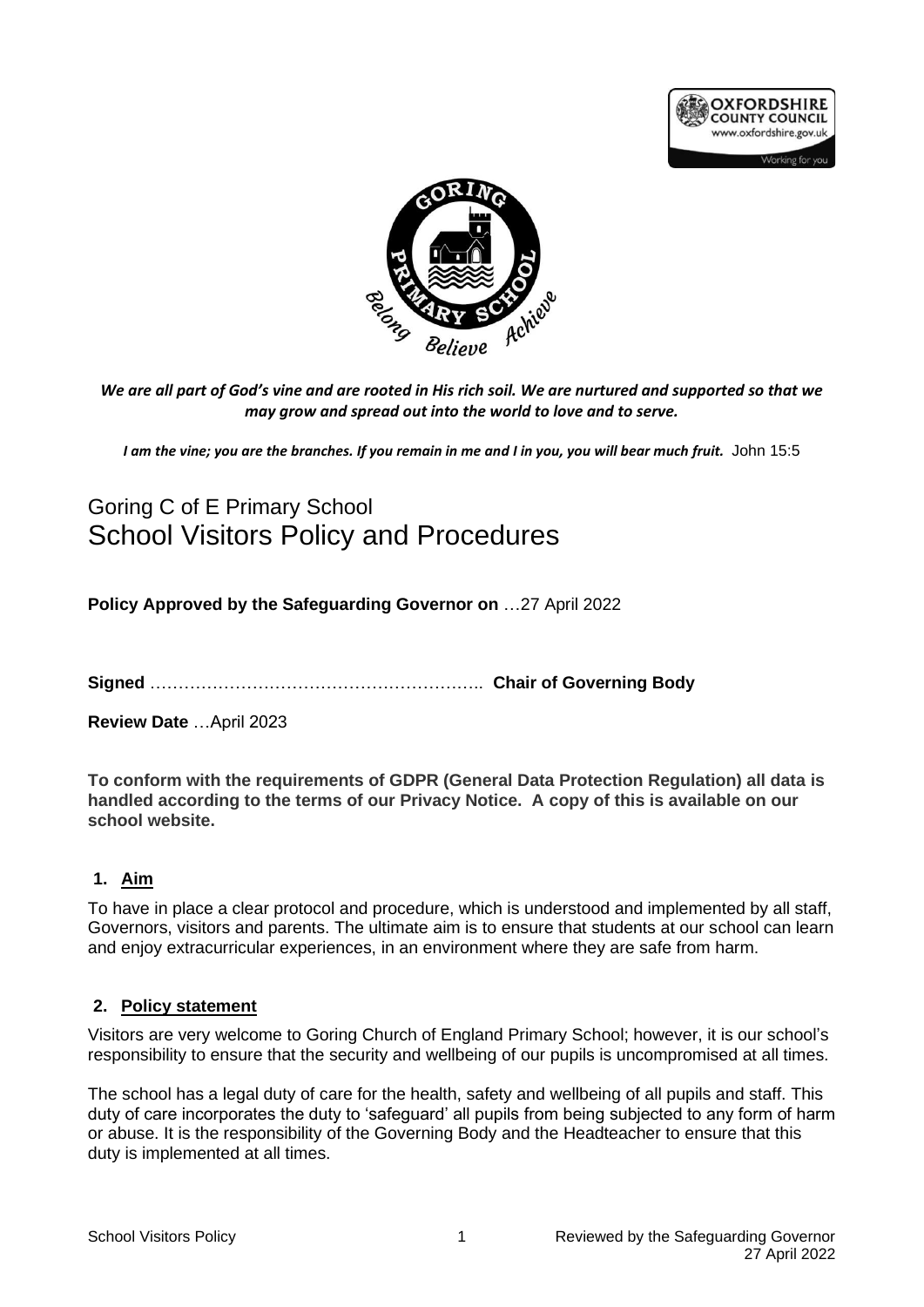In performing this duty, the Governing Body recognises that there can be no complacency where child protection and safeguarding procedures are concerned. The school therefore requires that **ALL VISITORS** (without exception) comply with the following policy and procedure.

## **3. Policy responsibility**

The Headteacher is the member of staff responsible for the implementation, coordination, dissemination and review of this policy. All breaches of this policy must be reported to the Headteacher.

## **4. Where and to whom the policy applies**

The school is deemed to have control and responsibility for its pupils anywhere on the school site, during normal school hours on school organised (and supervised) off-site activities, and activities run by the school at the beginning and end of the school day.

The policy applies to:

- $\geq$  All teaching and non-teaching staff employed by the school
- ➢ All external visitors entering the school site during the school day or for after-school activities (including supply teachers/peripatetic tutors/sports coaches and topic-related visitors e.g. authors, journalists)
- ➢ All Governors of the school
- $\triangleright$  All parents (including parent helpers)
- $\triangleright$  All pupils
- ➢ Other education-related personnel (County Council staff, Inspectors, health care professionals)
- ➢ Buildings and Maintenance Contractors

## **5. Protocol and procedures**

#### 5.1 Planned visitors to the school

All visitors to the school may be asked to provide formal identification at the time of their visit.

- ➢ Where possible the school office/reception staff should be informed of all pre-arranged visitors to the school.
- ➢ All visitors must report to the school office/reception first and should not enter the school via any other entrance.
- $\triangleright$  At reception, all visitors must state the purpose of their visit and who has invited them. They should be ready to produce formal identification.
- $\triangleright$  All visitors will be asked to sign-in by completing the Visitors' Record (either manually or electronically); making note of their name, organisation, who they are visiting, car registration number and visitor badge number (where applicable).
- $\triangleright$  All visitors will be required to wear an identification badge, which must remain visible throughout their visit.
- $\triangleright$  All visitors should be made aware of whom the designated lead is for child protection and that any safeguarding concerns should be reported to them. This information will be written on the visitor badge. A guidance leaflet is also given to all new visitors upon entry and they are encouraged to read it.
- ➢ Visitors will then be escorted to their point of contact OR their point of contact will be asked to come to the school office/reception to receive the visitor. The contact will then be responsible for them while they are on site.
- $\triangleright$  On departing the school, visitors should leave via the school office and: